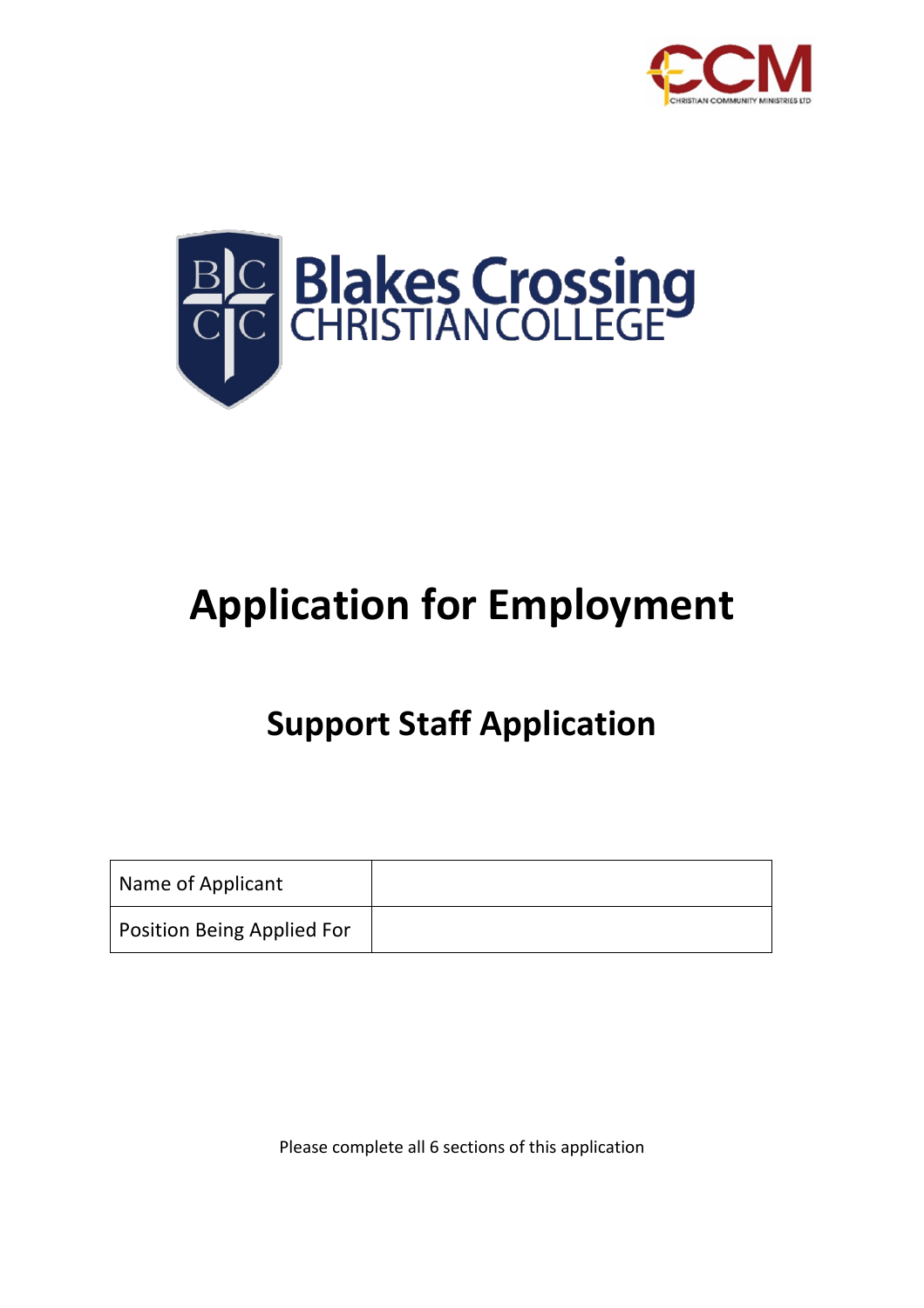

#### **Section 1: PERSONAL INFORMATION**

| <b>Personal Particulars</b> |      |    |                                                                                                         |
|-----------------------------|------|----|---------------------------------------------------------------------------------------------------------|
| Name:                       |      |    |                                                                                                         |
| Address:                    |      |    |                                                                                                         |
|                             |      |    |                                                                                                         |
|                             |      |    |                                                                                                         |
|                             |      |    |                                                                                                         |
| <b>Email Address:</b>       |      |    |                                                                                                         |
| Phone Number(s):            |      |    |                                                                                                         |
|                             |      |    |                                                                                                         |
| Best time for us to call:   |      |    |                                                                                                         |
| Nationality:                |      |    |                                                                                                         |
| <b>Education</b>            |      |    |                                                                                                         |
| School/College/University   | From | To | Level of attainment                                                                                     |
|                             |      |    |                                                                                                         |
|                             |      |    |                                                                                                         |
|                             |      |    |                                                                                                         |
|                             |      |    |                                                                                                         |
|                             |      |    |                                                                                                         |
|                             |      |    |                                                                                                         |
| <b>Other Qualifications</b> |      |    |                                                                                                         |
|                             |      |    | Detail other qualifications which an hevand those mentioned in Education. E.g. Professional development |

*Detail other qualifications which go beyond those mentioned in Education. E.g. Professional development courses, special qualifications, professional memberships, etc.*

Do you have a current DCSI clearance: YES / NO Expiry date:

| <b>Employment History</b> |      |    |                  |  |
|---------------------------|------|----|------------------|--|
| Company                   | From | To | Responsibilities |  |
|                           |      |    |                  |  |
|                           |      |    |                  |  |
|                           |      |    |                  |  |
|                           |      |    |                  |  |
|                           |      |    |                  |  |
|                           |      |    |                  |  |
|                           |      |    |                  |  |
|                           |      |    |                  |  |
|                           |      |    |                  |  |
|                           |      |    |                  |  |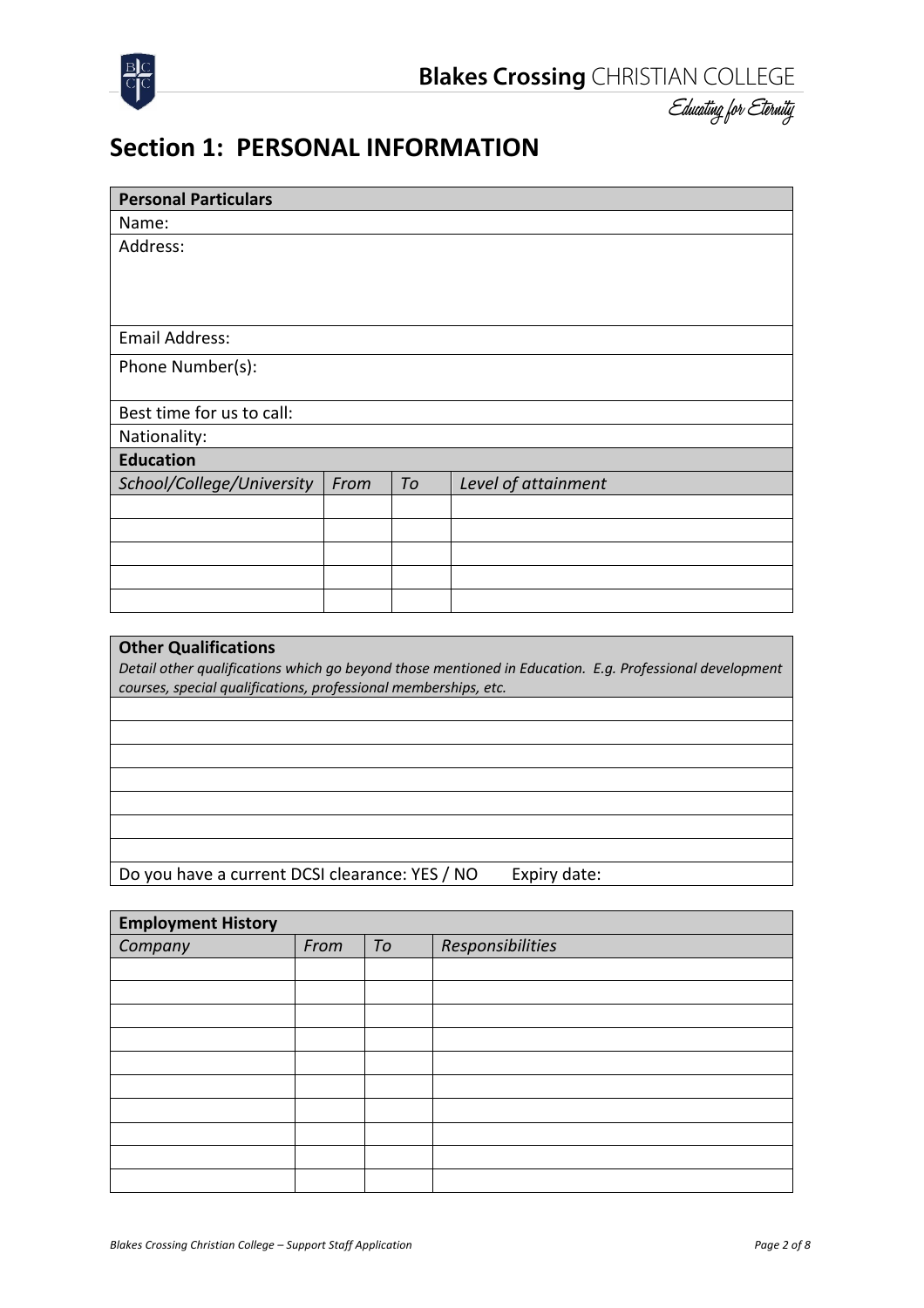



## **Section 2: REFEREES**

#### **At least one referee is required for each** of the categories below:

*In forwarding the names of referees, you are acknowledging that Blakes Crossing Christian College only holds personal information for the purpose of the job application. You acknowledge that we will do any relevant reference checks and obtain relevant information from past employers and/or other parties for which you provide particulars. This will be done in an ethical and legal manner.*

| <b>Professional Referees</b> |                                        |  |  |  |
|------------------------------|----------------------------------------|--|--|--|
| Name                         | Details - role and contact information |  |  |  |
|                              |                                        |  |  |  |
|                              |                                        |  |  |  |
|                              |                                        |  |  |  |
|                              |                                        |  |  |  |
|                              |                                        |  |  |  |
|                              |                                        |  |  |  |
| <b>Personal Referees</b>     |                                        |  |  |  |
| Name                         | Details - role and contact information |  |  |  |
|                              |                                        |  |  |  |
|                              |                                        |  |  |  |
|                              |                                        |  |  |  |
|                              |                                        |  |  |  |
|                              |                                        |  |  |  |
|                              |                                        |  |  |  |
| <b>Church Referees</b>       |                                        |  |  |  |
| Name                         | Details - role and contact information |  |  |  |
|                              |                                        |  |  |  |
|                              |                                        |  |  |  |
|                              |                                        |  |  |  |
|                              |                                        |  |  |  |
|                              |                                        |  |  |  |
|                              |                                        |  |  |  |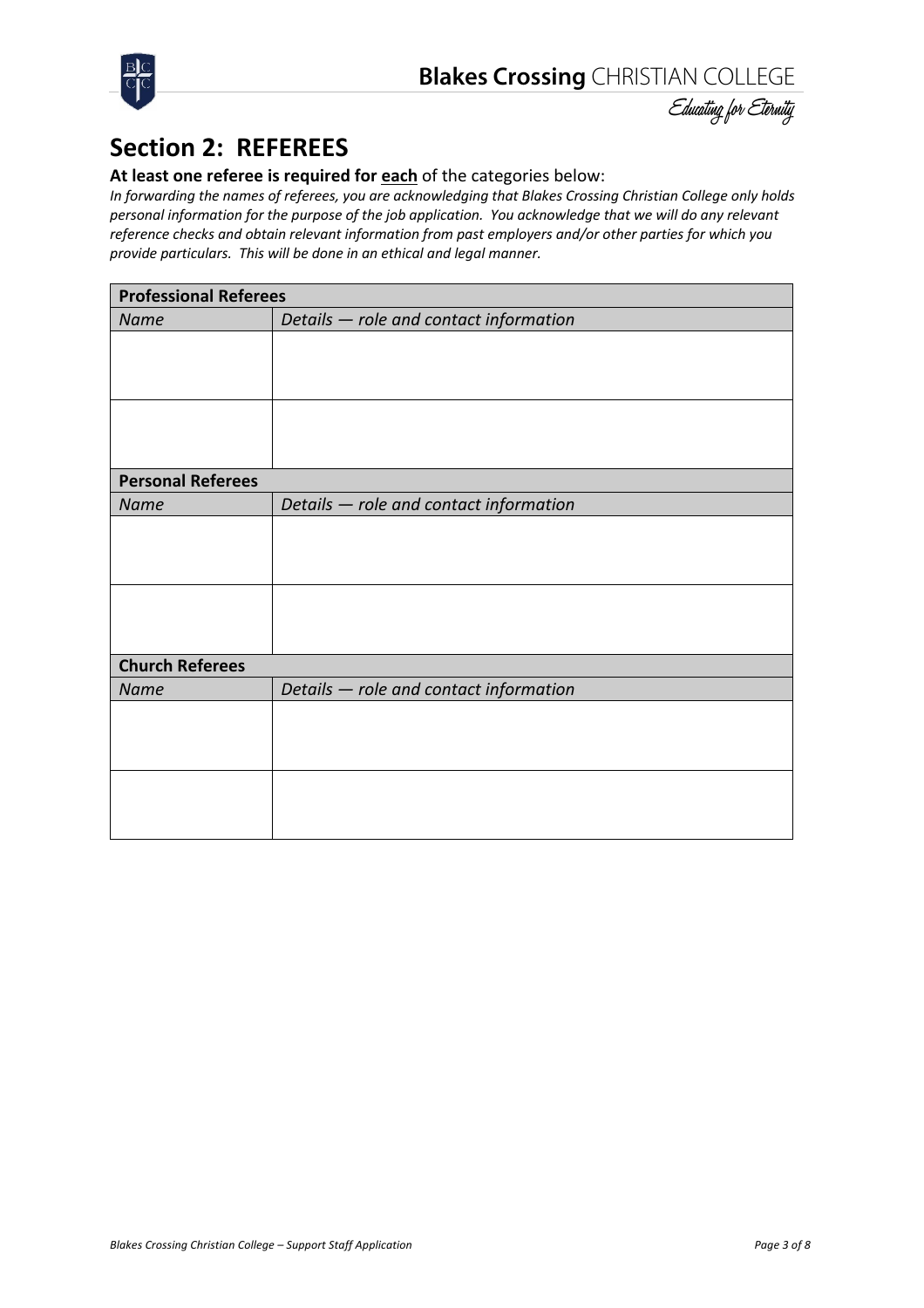



## **Section 3: SKILLS/COMPETENCIES**

*Please comment in each of the categories below by describing your own performance in each area.*

**Organisation and Administrative Skills** Describe your organisational skills, your ability to prioritise and to meet schedules and deadlines.

**Interpersonal Skills**

Describe your ability to work with others at all levels within an organisation.

**Personal Strengths/Skills**

Describe your personal strengths which may be relevant to the position.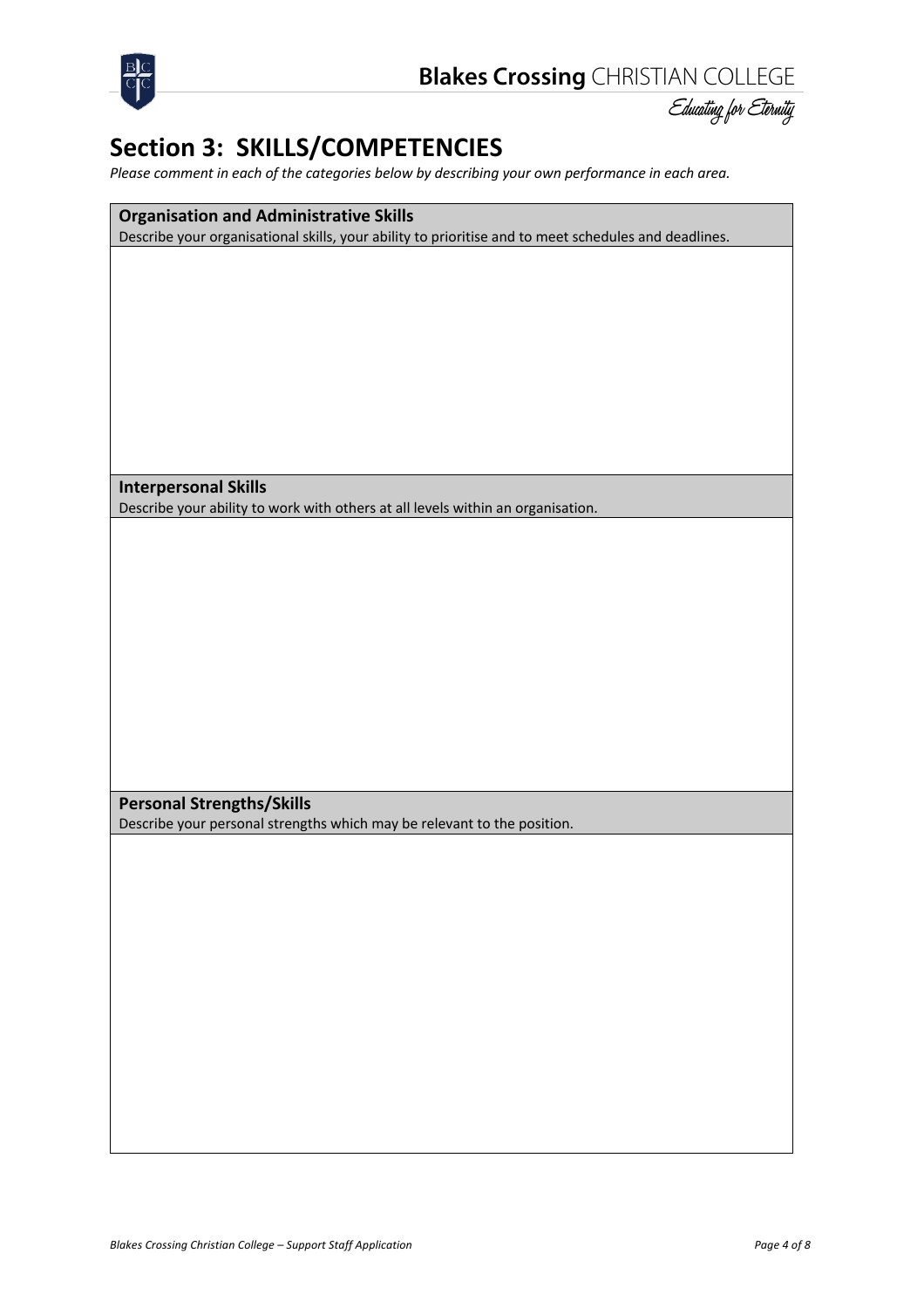

#### **Special Interests**

Comment on the things in life of which you are most passionate.

**Additional Comments**

Please feel free to add any additional comments that will support you application.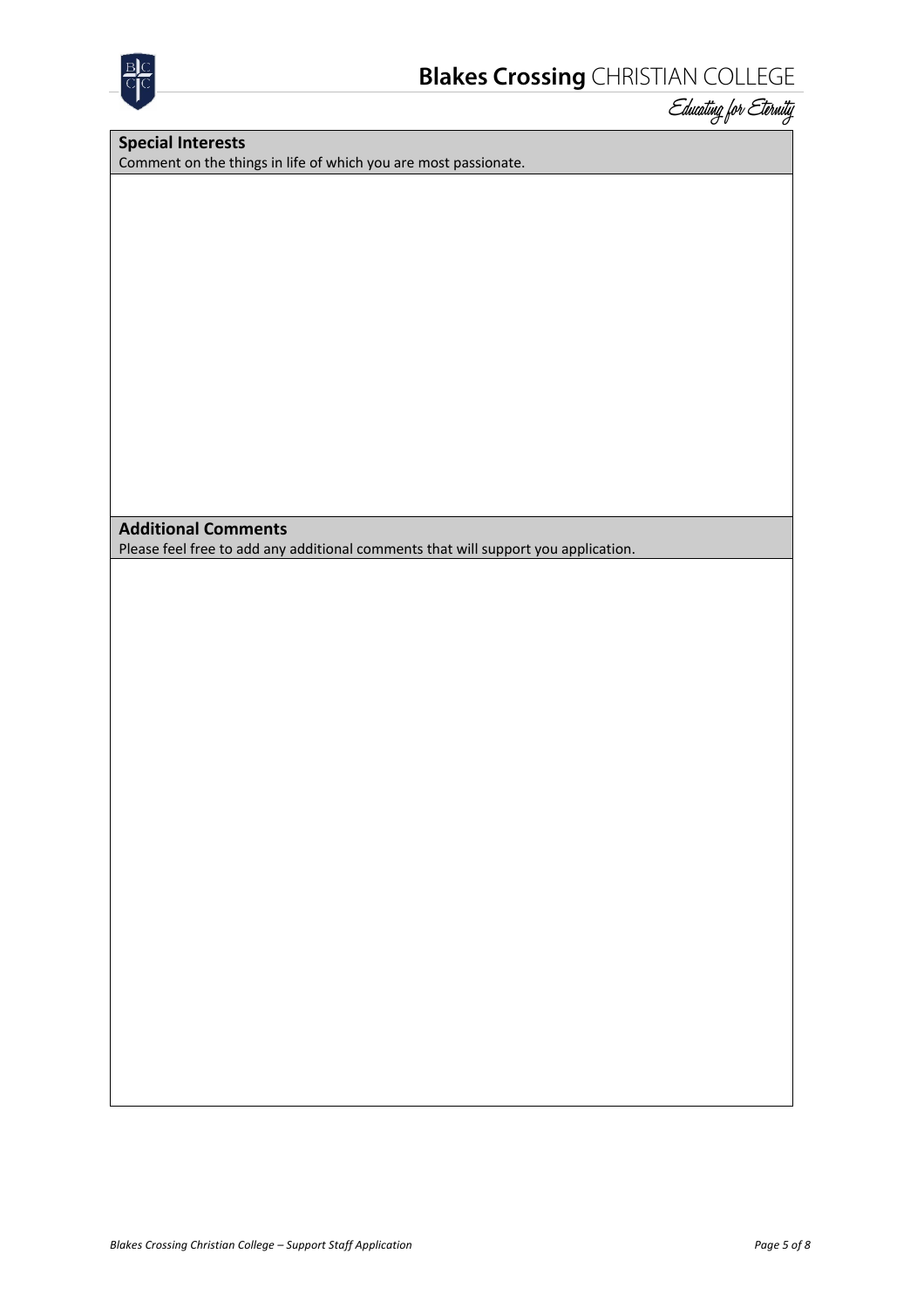

#### **Section 4: CHRISTIAN FAITH**

*Please comment in each of the following categories.*

#### **Christian Faith 1**

Comment on what role the Spirit of God plays in your life? Provide some information about your personal faith.

#### **Christian Faith 2**

BCCC has a strong commitment to teaching from a Christian world view. While your position doesn't involve teaching, explain your understanding of 'a Christian world view'?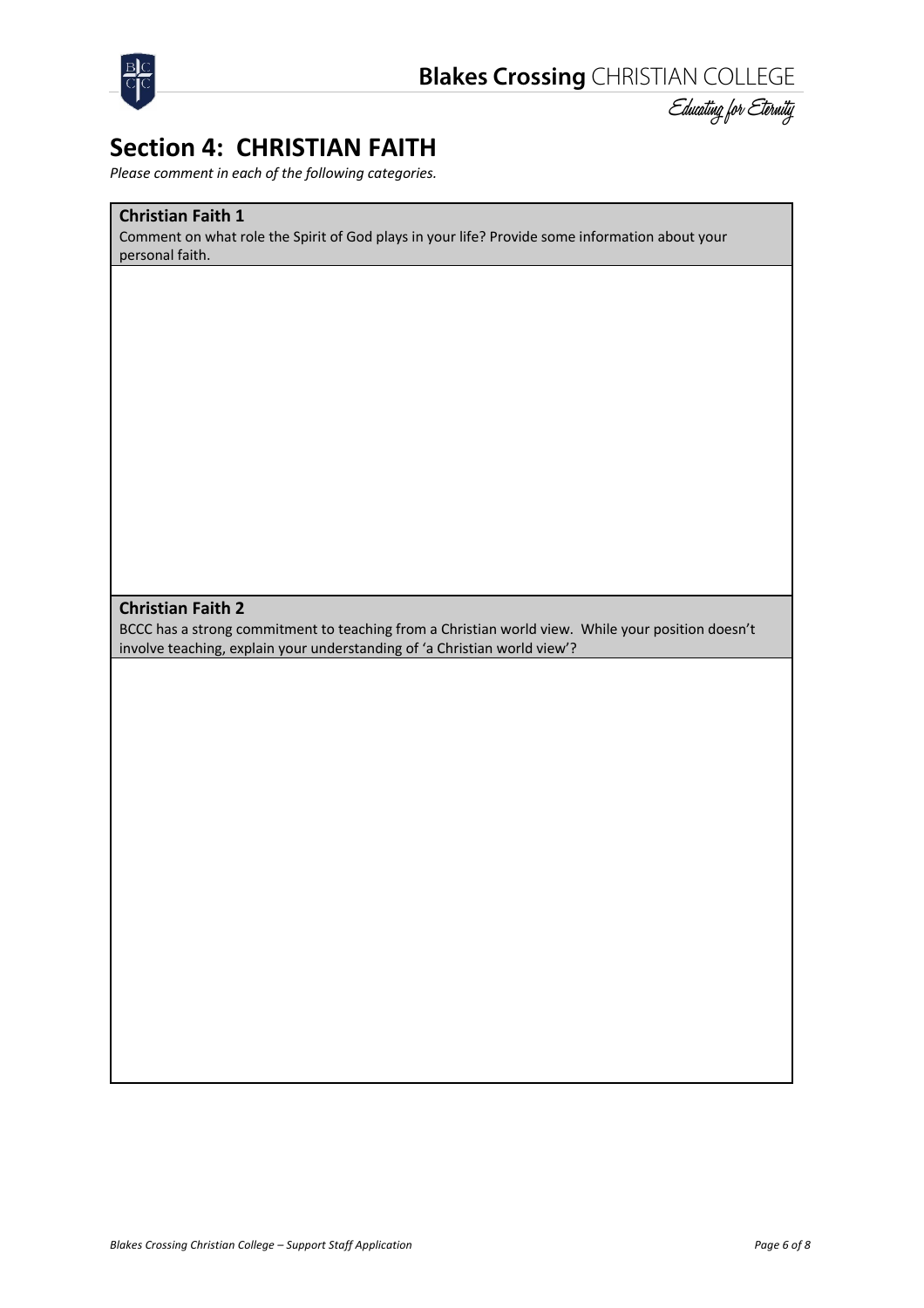



## **Section 5: INHERENT REQUIREMENTS**

*Blakes Crossing Christian College has a deliberate and purposeful role in providing Christian education which models Christian living principles to students. This involves having a heart for the mission of our College as well as having a lifestyle which promotes virtuous Christian living principles.*

| <b>Lifestyle Requirement</b> |  |  |  |  |  |
|------------------------------|--|--|--|--|--|
|------------------------------|--|--|--|--|--|

It is a genuine occupational requirement (subject to the provisions of relevant anti-discrimination legislation such as the Anti-Discrimination Act 1991) of the Christian Community Ministries that, consistent with the Act, staff members must not act in a way that they know, or ought reasonably to know, is contrary to the religious beliefs of Blakes Crossing Christian College. Nothing in their deliberate conduct should be incompatible with the intrinsic character of their position, especially, but not only, in relation to the expression of human sexuality through heterosexual, monogamous relationships, expressed intimately through marriage."

Comment on your ability and willingness to demonstrate compliance with this requirement.

|  |  |  |  | $\Box$ I agree to abide by this requirement (please tick) |  |
|--|--|--|--|-----------------------------------------------------------|--|
|--|--|--|--|-----------------------------------------------------------|--|

#### **Church Requirement**

*Our College Collective Employment Agreement states "*Staff are required to regularly and frequently attend a Christian church and to regularly and frequently support relevant Staff Devotions and Staff Worship Services."

Comment on your ability and willingness to demonstrate compliance with this requirement.

q I agree to abide by this requirement *(please tick)* Which church do you regularly attend?

Minister/Pastor's Name: Phone: Address: